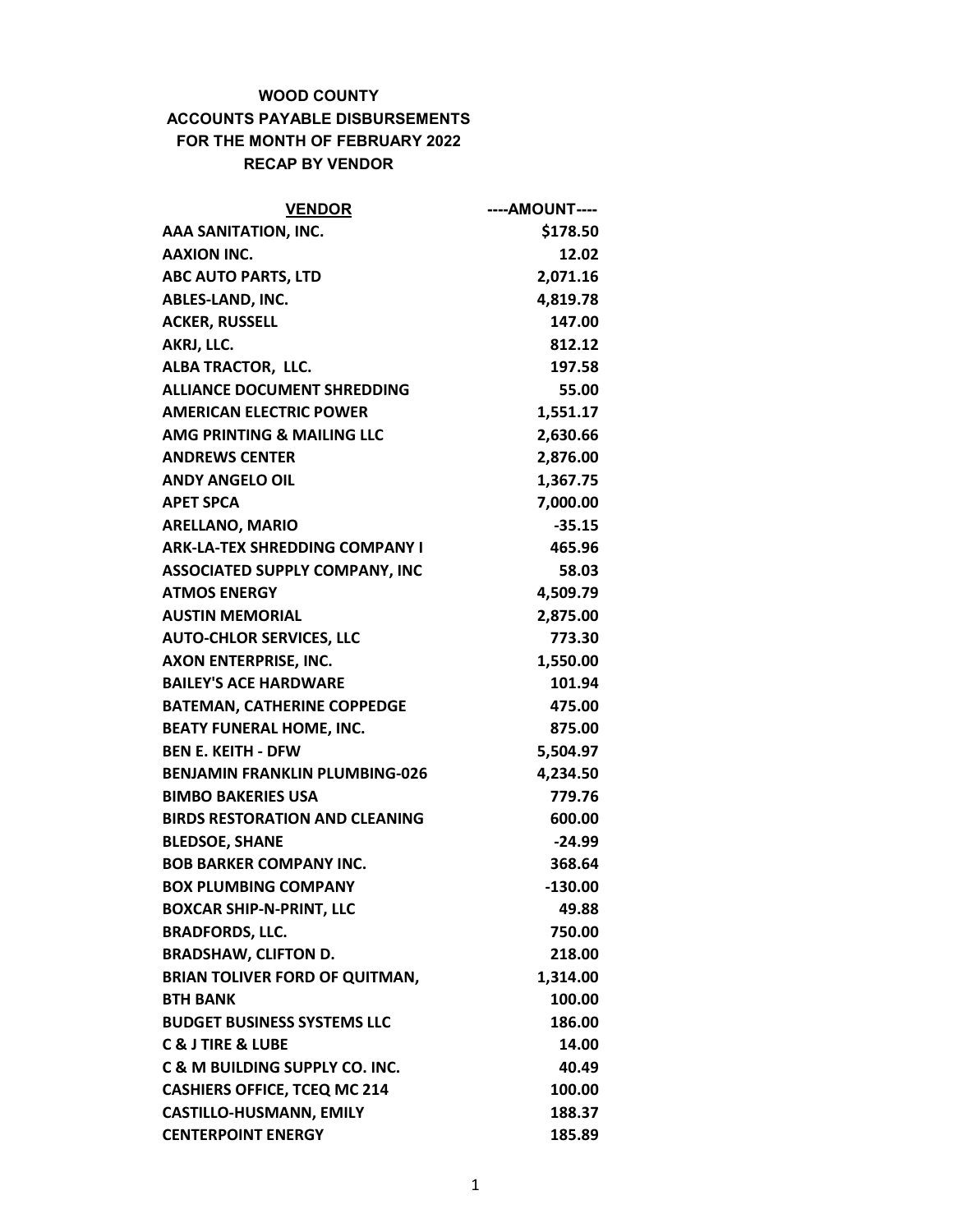| <b>CHRISTUS TRINITY MOTHER FRANCE</b>   | 2,955.74  |
|-----------------------------------------|-----------|
| <b>CITIBANK</b>                         | 28,483.35 |
| <b>CITY OF HAWKINS</b>                  | 74.40     |
| <b>CITY OF MINEOLA</b>                  | 293.42    |
| <b>CITY OF QUITMAN</b>                  | 12,048.28 |
| <b>COUNTRY WORLD</b>                    | 80.00     |
| <b>COUNTY PROGRESS</b>                  | 42.50     |
| DAY, CARL R.                            | 825.00    |
| <b>DEALERS ELECTRICAL SUPPLY</b>        | 120.13    |
| <b>DOKE, SARAH</b>                      | 3,233.75  |
| <b>DUNAHOE INSURANCE AGENCY</b>         | 71.00     |
| <b>DUNCAN, NEAL</b>                     | 1,068.75  |
| <b>EAGLE FUEL &amp; OIL LP</b>          | 14,983.01 |
| <b>EAST TEXAS PRODUCTIONS</b>           | 750.00    |
| <b>ETERNITY CREATIONS</b>               | 300.00    |
| <b>EXXON MOBIL</b>                      | 791.49    |
| <b>FLAIR DATA SYSTEMS</b>               | 938.08    |
| <b>FMMS HOLDINGS OF TEXAS, LLC</b>      | 10,500.00 |
| <b>FOUKE WATER SUPPLY CORPORATION</b>   | 78.90     |
| <b>FOXWORTH-GALBRAITH LUMBER COMP</b>   | 51.98     |
| <b>FRAZIER, ROBERT</b>                  | 3,793.55  |
| <b>GALLS, LLC</b>                       | 429.00    |
| <b>GAS AND SUPPLY</b>                   | 284.00    |
| <b>GASKILL, JERRY RAY</b>               | 147.00    |
| <b>GEORGE P. BANE INC.</b>              | 718.74    |
| <b>GILBREATH, TONY</b>                  | 87.17     |
| <b>GIMBLE, BRENT</b>                    | 1,750.00  |
| <b>GOODES SERVICE STATION</b>           | 40.00     |
| <b>GREGG COUNTY AUDITOR</b>             | 2,465.00  |
| <b>HALL BUICK GMC</b>                   | 267.98    |
| HASKETT, JEFFERY A.                     | 687.00    |
| <b>HAWKINS ACE HARDWARE</b>             | 126.36    |
| <b>HAWKINS ANIMAL CLINIC</b>            | 1,129.22  |
| <b>HAWKINS AUTO &amp; FARM SUPPLY</b>   | 525.49    |
| <b>HEFNER GROUP INSURANCE</b>           | 1,038.76  |
| <b>HOLLAND, JANAE</b>                   | 392.54    |
| HOLLAND, JR. VIRGIL C.                  | 147.00    |
| HOLLANDSWORTH, COREY                    | 500.00    |
| <b>HOLMES MURPHY AND ASSOCIATES,</b>    | 5,416.66  |
| <b>HOLT CAT</b>                         | 442.86    |
| <b>HOLT, HACKNEY</b>                    | 1,000.00  |
| <b>HOMETOWN TROPHY &amp; AWARD INC.</b> | 25.00     |
| <b>HOOTEN'S LLC</b>                     | 2,716.42  |
| <b>HORN, KRISTINA</b>                   | 475.00    |
| <b>HUBBARD, MANDY</b>                   | 201.82    |
| <b>ICS JAIL SUPPLIES INC.</b>           | 54.00     |
| <b>INTERSTATE BILLING SERVICE</b>       | 231.21    |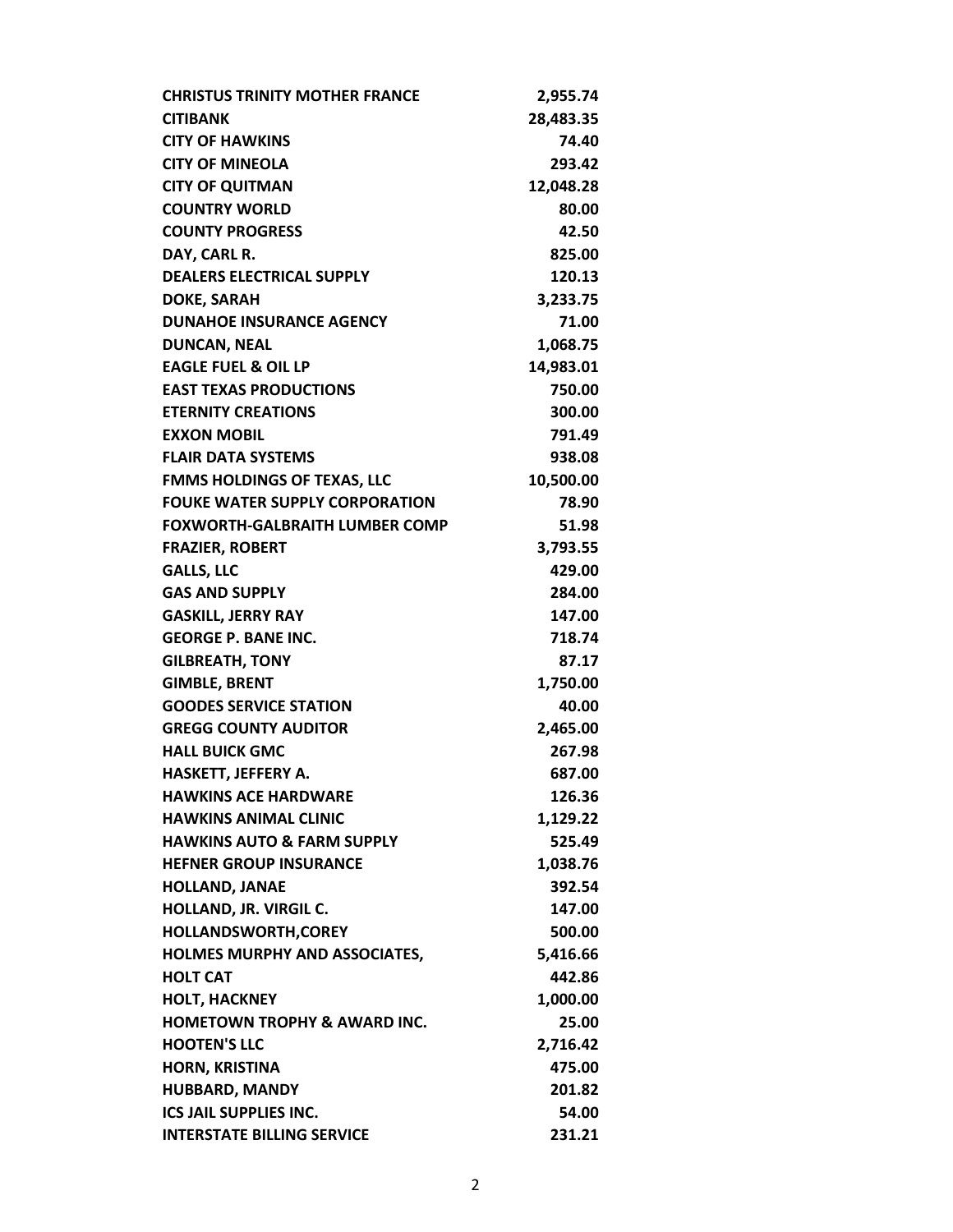| <b>J.G. BOWEN &amp; ASSOCIATES</b>            | 5,328.82   |
|-----------------------------------------------|------------|
| <b>JAMES PUBLISHING INC</b>                   | 194.00     |
| <b>JENNINGS ARCHITECTS, LLC</b>               | 1,200.00   |
| JONES WATER SUPPLY CORPORATION                | 31.39      |
| <b>JPJ CONSTRUCTION</b>                       | 110,039.50 |
| <b>KD TIRE LLC</b>                            | 561.00     |
| <b>KILGORE COLLEGE</b>                        | 30.00      |
| <b>LANGSJOEN, STEN</b>                        | 350.00     |
| LAW OFFICES OF MELISSA O'NEAL,                | 1,410.00   |
| <b>LEXIS NEXIS RISK SOLUTIONS</b>             | 150.00     |
| LINEBARGER, GOGGAN, BLAIR&SAMPSO              | 288.49     |
| LOWES BUSINESS ACCOUNT/GEMB                   | 356.05     |
| <b>M PRINTS-PRINTING INC</b>                  | 877.79     |
| <b>MADDOX ENTERPRISES, INC.</b>               | 2,129.33   |
| <b>MATHESON TRI-GAS INC.</b>                  | 481.53     |
| <b>MCKESSON MEDICAL SURGICAL</b>              | 2,262.11   |
| <b>MONK, ANGELA WHITE</b>                     | 49.14      |
| <b>MONROE SYSTEMS FOR BUSINESS</b>            | 417.25     |
| <b>MONTGOMERY TECHNOLOGY SYSTEMS</b>          | 1,794.30   |
| <b>MOORE, HAILIE B</b>                        | 90.67      |
| <b>MORROW, MACAWLEY</b>                       | 435.00     |
| <b>MOSHER, JENNIFER</b>                       | 105.00     |
| <b>MR. D'S 10 MINUTE OIL CHANGE</b>           | 52.20      |
| <b>NETWORK TECHNOLOGIES LLC</b>               | 675.00     |
| <b>NORTH &amp; EAST TEXAS JUDGES &amp; CO</b> | 175.00     |
| <b>NORTH TEXAS JPCA</b>                       | $-65.00$   |
| <b>NOTEPAGE INC</b>                           | 300.00     |
| <b>OFFICE PRIDE OF EAST TEXAS</b>             | 325.00     |
| <b>OGLE, RYAN COLBY</b>                       | 24.95      |
| <b>OMNIBASE SERVICES OF TEXAS, LP</b>         | 42.00      |
| O'REILLY AUTOMOTIVE, INC.                     | 111.88     |
| PASCHALL, MELISSA RUSSELL                     | 941.25     |
| <b>PATRICK, JOHN</b>                          | 31.00      |
| PEGUES-HURST MOTOR CO.                        | 1,046.32   |
| PEMA SEAL SUPPLY, INC.                        | 182.01     |
| PILOT CLUB OF QUITMAN, INC                    | 25,000.00  |
| PITNEY BOWES INC.                             | 208.77     |
| POGUE, JOSHUA                                 | 325.00     |
| POTTS FEED STORE QUITMAN INC                  | 97.79      |
| <b>POWERPLAN</b>                              | 21.80      |
| <b>PRICE, KELLEY</b>                          | $-189.00$  |
| <b>QUALITY ROCK, INC.</b>                     | 1,351.76   |
| <b>QUEST DIAGNOSTICS INCORPORATED</b>         | 1,091.09   |
| <b>QUITMAN ANIMAL CLINIC</b>                  | 115.88     |
| <b>QUITMAN KIWANIS CLUB</b>                   | 385.00     |
| <b>QUITMAN PARTS PLUS</b>                     | 868.10     |
| <b>QUITMAN TIRE AND LUBE</b>                  | 31.98      |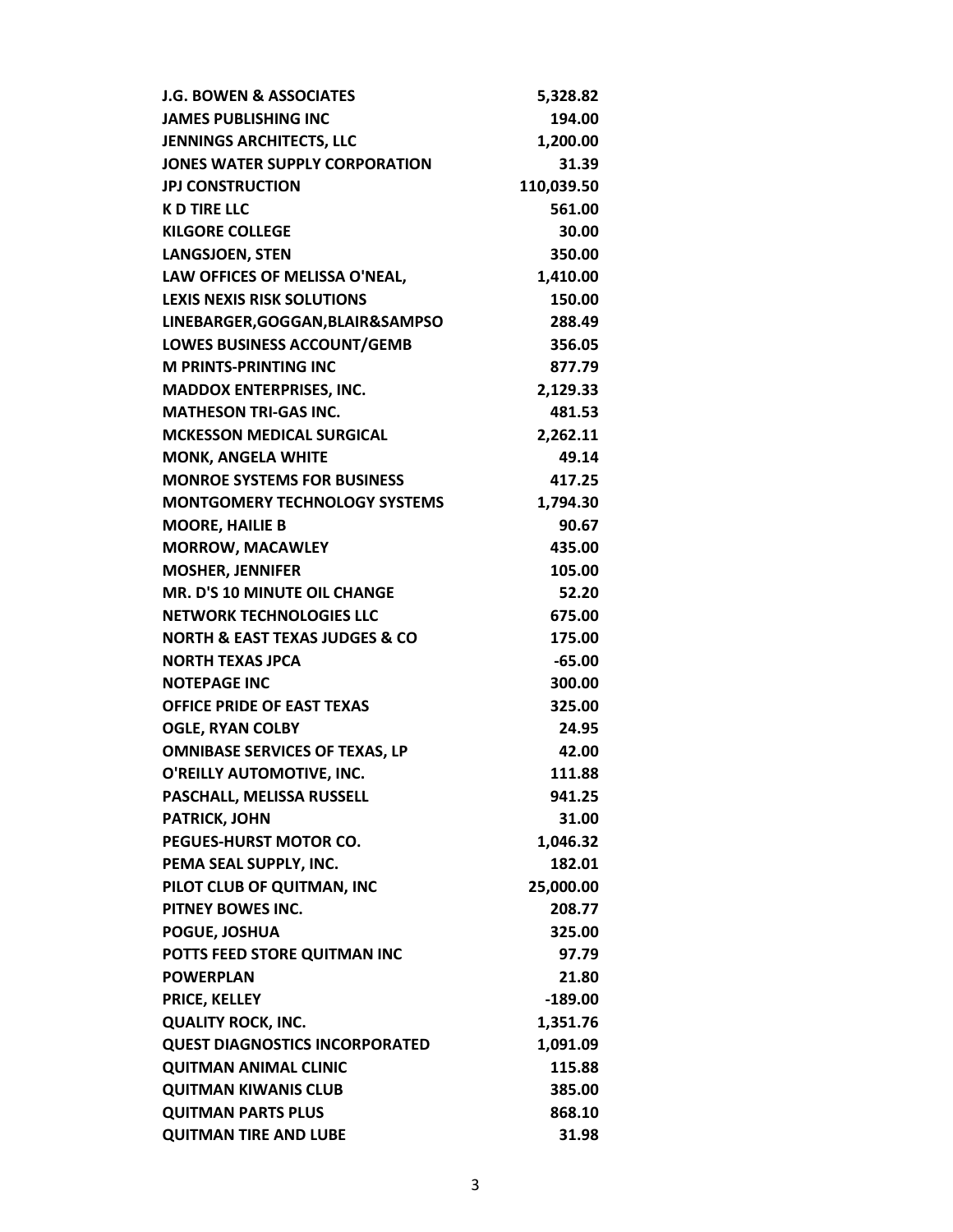| <b>RAILROAD COMMISSION OF TEXAS</b>   | 750.00      |
|---------------------------------------|-------------|
| REDWOOD TOXICOLOGY LABORATORY,        | 584.99      |
| RICOH USA, INC.                       | 166.82      |
| RITE OF PASSAGE, INC.                 | 11,578.59   |
| <b>ROMCO EQUIPMENT COMPANY</b>        | 246.30      |
| ROSS, ALLEN W.                        | 475.00      |
| <b>SADDLE CREEK NURSERIES, LLC.</b>   | 990.00      |
| <b>SATELLITE TRACKING OF PEOPLE L</b> | 630.00      |
| <b>SCOTT-MERRIMAN INC.</b>            | 344.00      |
| <b>SIERRA SUPPLY &amp; PACKAGING</b>  | 1,979.86    |
| <b>SIMMONS, MIKE</b>                  | 147.00      |
| <b>SIRCHIE FINGER PRINT LABORATOR</b> | 439.33      |
| <b>SIXTH COURT OF APPEALS</b>         | 302.50      |
| SMITH, JOSEPH E.                      | 547.00      |
| <b>SOUTH TEXAS COUNTY JUDGE</b>       | $-750.00$   |
| <b>SOUTHERN COMPUTER WAREHOUSE</b>    | 1,276.50    |
| SOUTHERN HEALTH PARTNERS, INC.        | 2,321.53    |
| <b>SPANKO, JAMES RAY</b>              | 200.00      |
| <b>STAPLES</b>                        | 2,516.25    |
| <b>STUARD, RONALD RAY</b>             | 10,320.00   |
| <b>STURGIS WEB SERVICES</b>           | 1,680.00    |
| <b>SURSET RECOVERY CENTER, LLC.</b>   | 1,900.00    |
| SYNCB/AMAZON                          | 803.87      |
| <b>SYSCO EAST TEXAS</b>               | 7,646.68    |
| <b>TANAGER EMERGENCY PHYSIC</b>       | $-151.05$   |
| <b>TAYLOR MARK A</b>                  | $-20.00$    |
| <b>TDCAA NOW TRUST FUND</b>           | 50.00       |
| <b>TENTH ADMINISTRATIVE JUD</b>       | $-4,622.52$ |
| TERRELL, MALCOLM D.                   | 42.43       |
| <b>TEXAS ASSOCIATION OF COUNTIES</b>  | 425.00      |
| <b>TEXAS COMMISSION ON ENVIRONMEN</b> | 1,110.00    |
| <b>TEXAS DEPARTMENT OF LICENSING</b>  | 20.00       |
| <b>TEXAS DOCUMENT SOLUTIONS INC.</b>  | 240.16      |
| <b>TEXAS JUSTICE COURT JUDGES ASS</b> | 150.00      |
| <b>TEXAS PARKS AND WILDLIFE</b>       | 588.20      |
| THE PRODUCTIVITY CENTER INC.          | 324.00      |
| THOMAS, CLIFFORD W.                   | 3,195.00    |
| THOMASON, WILLIAM O.                  | 1,700.60    |
| <b>TIGER CORPORATION</b>              | 169,154.10  |
| TILSON, PEGGY L.                      | $-158.90$   |
| <b>TRACTOR SUPPLY CREDIT PLAN</b>     | 646.93      |
| <b>TRANSUNION RISK AND ALTERNATIV</b> | 326.00      |
| <b>TRI-COUNTY ENTERPRISES</b>         | 300.00      |
| TRUE VALUE - QUITMAN, TX.             | 419.46      |
| TURN KEY HEALTH CLINICS, LLC          | 41,383.40   |
| <b>TWELFTH COURT OF APPEALS</b>       | 302.50      |
| <b>TYLER RADIOLOGY</b>                | $-76.45$    |